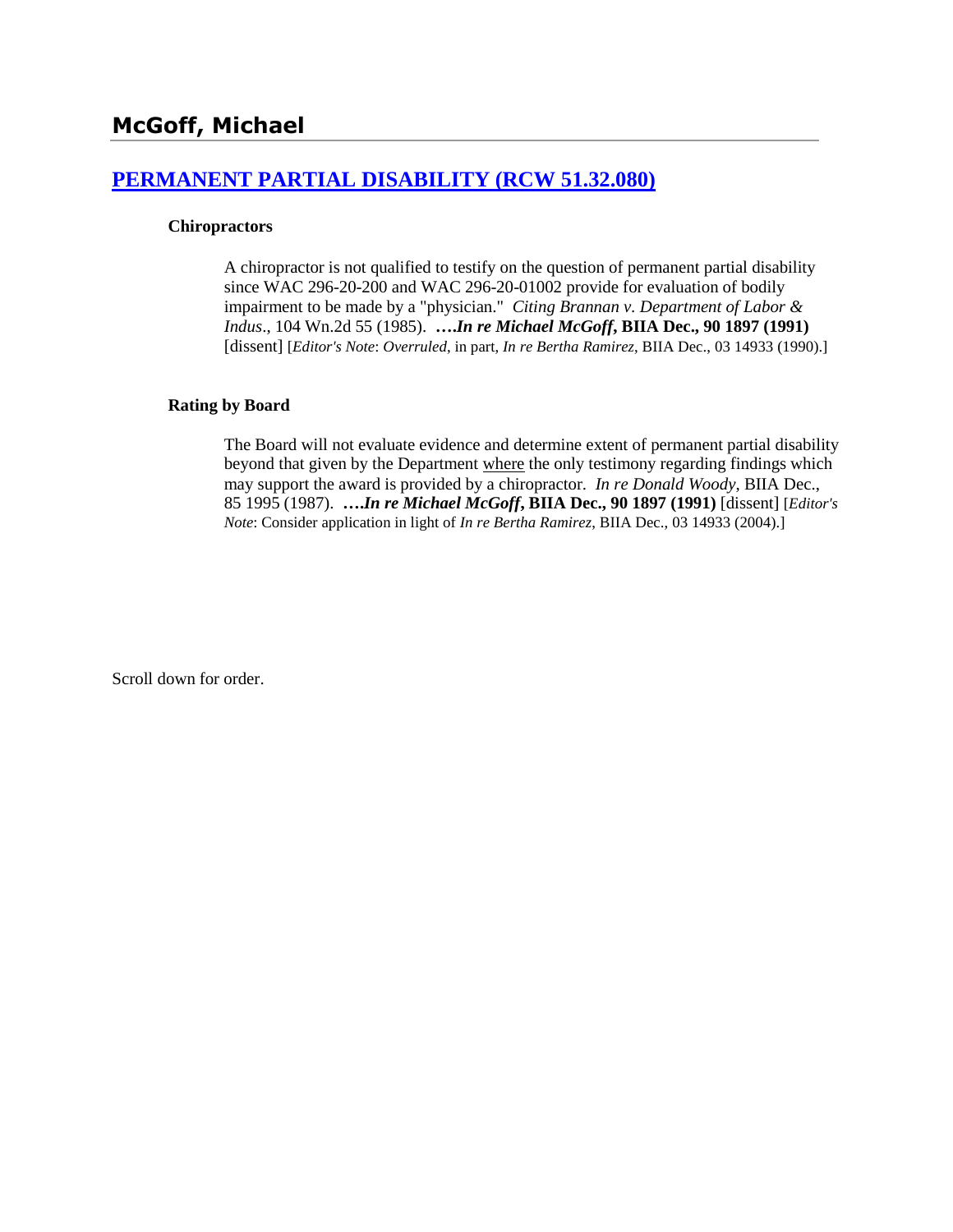# **BEFORE THE BOARD OF INDUSTRIAL INSURANCE APPEALS STATE OF WASHINGTON**

**)**

**IN RE: MICHAEL MCGOFF ) DOCKET NO. 90 1897**

**CLAIM NO. K-601839 ) DECISION AND ORDER**

APPEARANCES:

Claimant, Michael McGoff, by Casey & Casey, per Gerald L. Casey and Carol Casey

Employer, Harris Busheling (Account Finaled)

Department of Labor and Industries, by The Office of the Attorney General, per Linda L. Williams, Assistant

This is an appeal filed by the claimant on April 12, 1990 from an order of the Department of Labor and Industries dated March 30, 1990 which affirmed an order of November 14, 1989. The November 14, 1989 order closed the claim with time loss compensation as paid to July 26, 1989 and without award for permanent partial disability. **AFFIRMED.**

# **DECISION**

Pursuant to RCW 51.52.104 and RCW 51.52.106, this matter is before the Board for review and decision on a timely Petition for Review filed by the claimant to a Proposed Decision and Order issued on November 14, 1990 in which the order of the Department dated March 30, 1990 was affirmed.

The Board has reviewed the evidentiary rulings in the record of proceedings and finds that no prejudicial error was committed and said rulings are hereby affirmed.

The issue presented by this appeal and the evidence presented by the parties are adequately set forth in the Proposed Decision and Order.

This case was tried largely as a treatment case. See 8/13/90 Tr. at 2; 9/25/90 Tr. at 2. We agree wholeheartedly with our industrial appeals judge's determination that no further treatment is necessary. Mr. McGoff has failed to prove by a preponderance of credible evidence that more chiropractic care would be of benefit to him.

There are only two passing mentions that the claimant might be seeking permanent partial disability as an alternative form of relief: 7/3/90 Tr. at 2 and the general allegation in the Notice of Appeal. The claimant's Petition for Review never actually comes out and says that claimant is seeking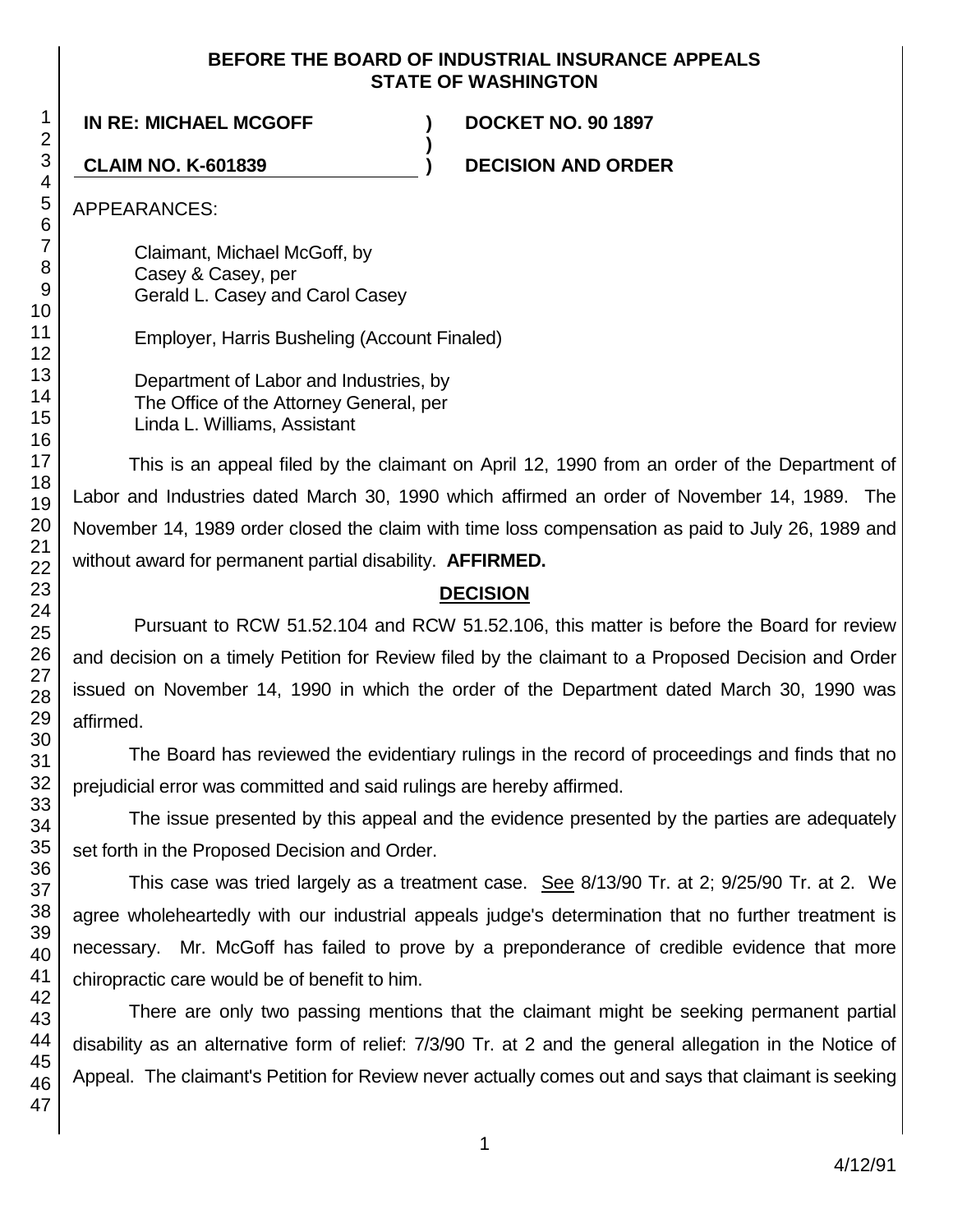a permanent partial disability award. It is questionable whether claimant has preserved this issue. Nontheless, review has been granted for the limited purpose of addressing the question of whether Mr. McGoff has experienced any compensable permanent partial disability relative to his industrial injury of August 2, 1988.

It may well be that Mr. McGoff has a colorable claim to a permanent partial disability award. However, from a review the record, it is apparent that he has failed to present evidence of a nature that would permit a decision in his favor. His only expert witness, chiropractor Bryan Mittlestaedt, is unqualified to testify on the question of permanent partial disability. WAC 296-20-200 and WAC 296- 20-210 and WAC 296-20-01002 are clear that an evaluation of bodily impairment must be made by a "physician," i.e., a "person licensed to perform one or more of the following professions: medicine and surgery; or osteopathic". WAC 296-20-01002. The court in Brannan v. Dep't of Labor & Indus., 104 Wn.2d 55, 59 (1985) wrote,

> Doctors of chiropractic come within the definitions of 'doctor' and 'practitioner' under the rules, but not within that of 'physicians'. Thus, the effect of the Department's rules is to restrict the rating of permanent partial disability in workers' compensation cases to medical and osteopathic physicians and surgeons.

Because Mr. McGoff failed to present any medical testimony concerning permanent disability, he has created a vacuum with respect to that issue that he now asks us to fill by ignoring wellestablished law prohibiting chiropractors from rating disabilities. He asks us to establish a compensable permanent partial disability by accepting the clinical findings made by the chiropractor even though we cannot accept the chiropractor's opinion on permanent partial disability. This is a path that we are not willing to follow. To do so would be to subvert the clear purpose of our state's industrial insurance laws that specify that impairments shall be rated only by those individuals accorded the special status of "physician".

In our leading decision of In re Woody, BIIA 85 1995 (1987), we concluded that permanent partial disability may be awarded in excess of impairment ratings of the medical experts, when objective findings clearly support such an award. Fundamental to the Woody case, however, was the fact that the findings and ratings of disability were made by physicians (medical doctors). This distinction has been recognized by a line of cases for over 30 years. In Dowell v. Dep't of Labor & Indus., 51 Wn.2d 428, 433 (1957) the courts noted that the question of the extent of permanent partial disability is ultimately for the jury as trier of fact but stated,

1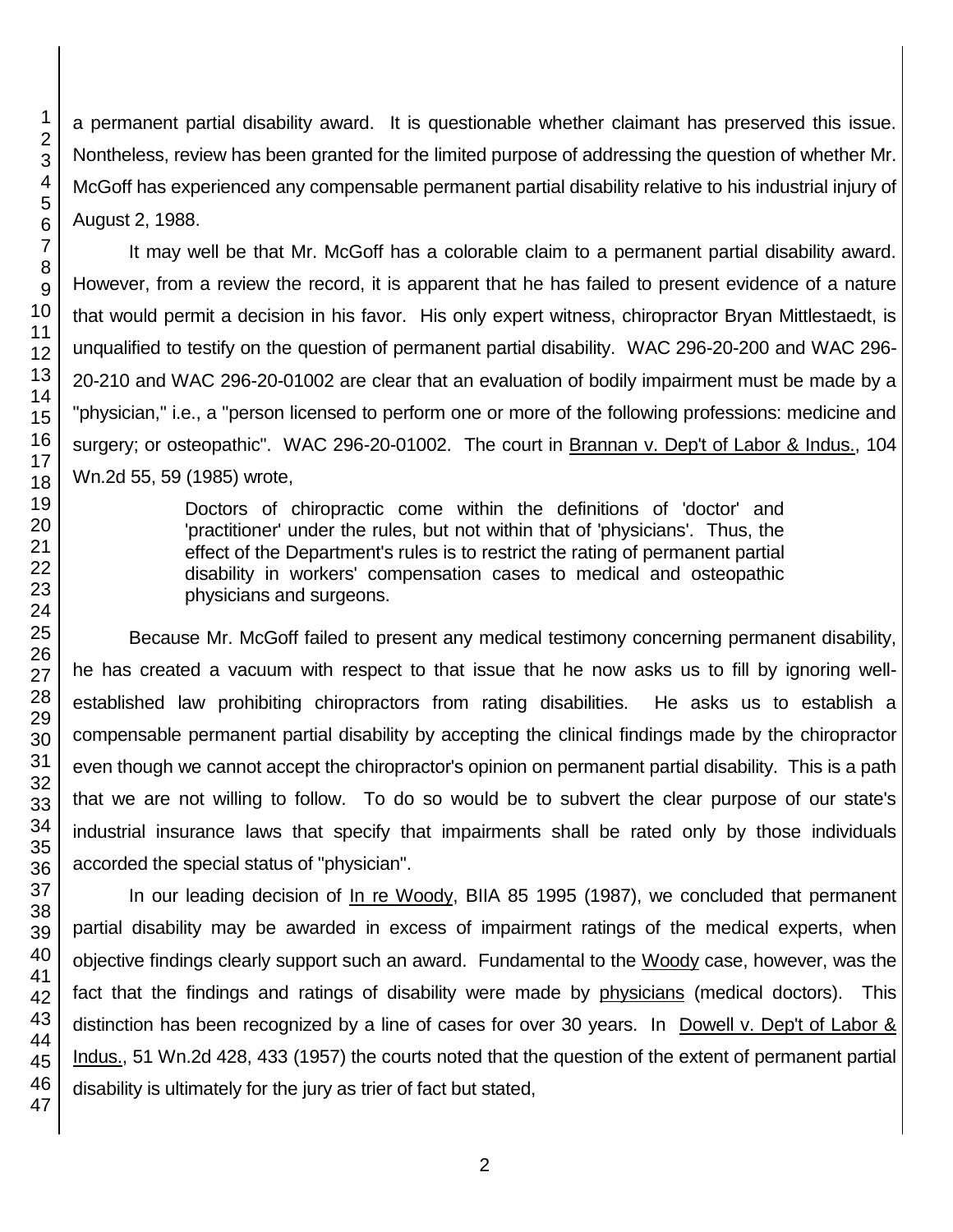We have held that the extent of a workman's disability must be determined by medical testimony, and that only medical men are qualified to give opinions on the extent of permanent partial disability in terms of percentages.

Similarly, the court in Page v. Dep't of Labor & Indus., 52 Wn.2d 706 (1958) observed that the jury in an industrial insurance appeal, as in the case of any other jury question, may arrive at a verdict that lies between the opinions of expert witnesses who have testified. It went on to state,

> The rule as thus stated is that medical testimony is necessary to establish permanent partial disability.

Id. 52 Wn.2d 709.

And finally, the court in **Ellis v. Dep't of Labor & Indus.**, 88 Wn.2d 844 (1977) stated, in a case also involving the extent of the claimant's permanent partial disability,

> First, any increase of the award, above that given by the Board, must be established by medical testimony.

Id. 88 Wn.2d 850.

We are satisfied that there is no authority or statute upon which Mr. McGoff can predicate a permanent partial disability award based on the findings of his attending chiropractor. In light of Mr. McGoff's failure to present medical testimony, he has failed to make a prima facie case. No further consideration can be given to the question.

After consideration of the Proposed Decision and Order and the Petition for Review filed thereto, and a careful review of the entire record before us, we are persuaded that the Proposed Decision and Order is supported by the preponderance of the evidence and is correct as a matter of law.

Proposed Findings of Fact Nos. 1, 2, and 3 and Proposed Conclusion of Law No. 1 are hereby adopted as the Board's final findings and conclusion. Proposed Conclusion of Law No. 2 is renumbered to No. 3 and is adopted as the Board's final conclusion. In addition, the Board enters the following finding and conclusion:

# **FINDINGS OF FACT**

4. As of March 30, 1990, the claimant's cervical spine was essentially normal with no evidence of muscle spasm, atrophy, reflex change or diminished sensation. Claimant's condition causally related to the industrial injury of August 2, 1988 was most consistent with Category 1 of WAC 296-20-240.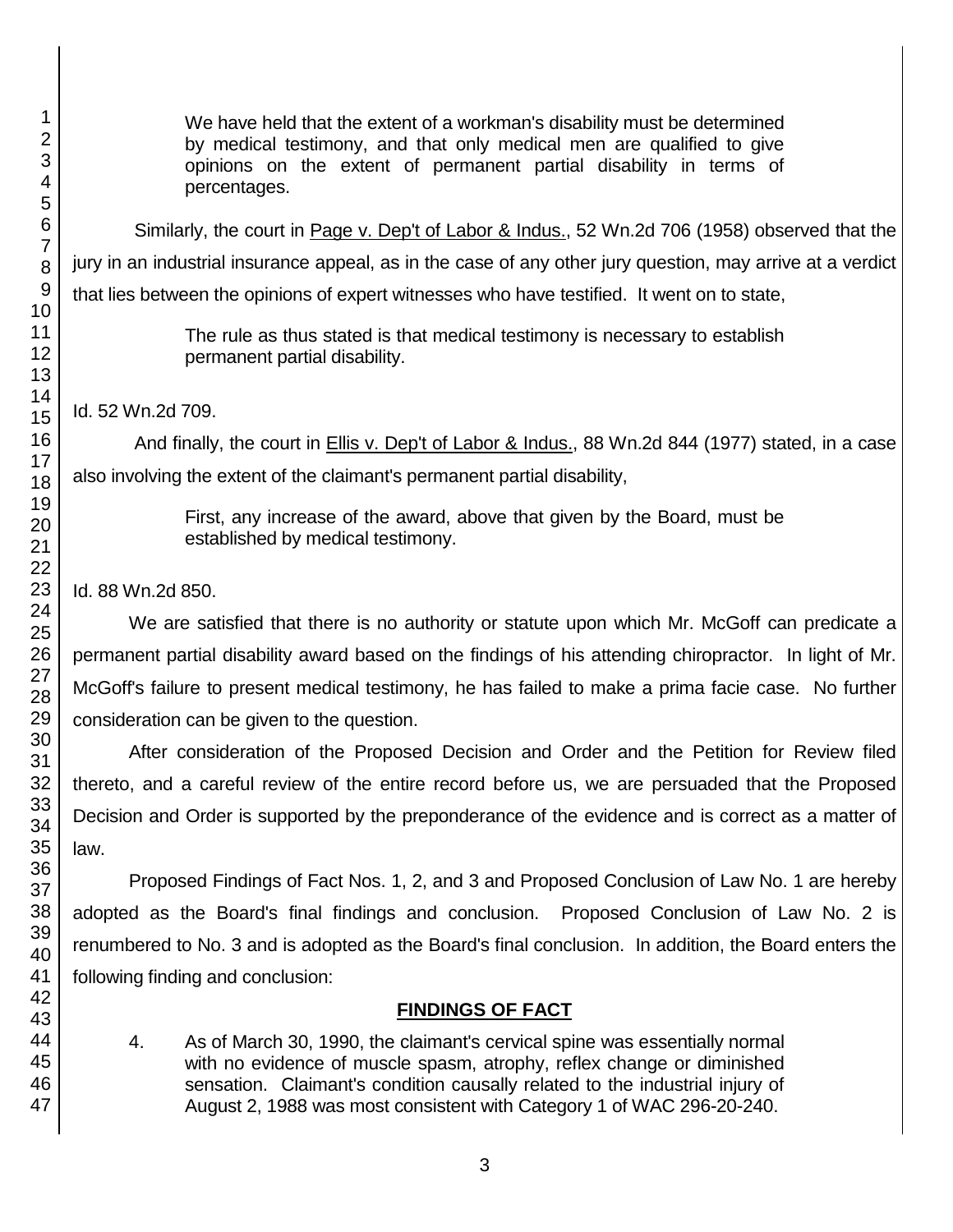## **CONCLUSIONS OF LAW**

2. As of March 30, 1990, the claimant was not entitled to further treatment and had no permanent partial disability causally related to his industrial injury of August 2, 1988.

It is so ORDERED.

Dated this 12<sup>th</sup> day of April, 1991.

# BOARD OF INDUSTRIAL INSURANCE APPEALS /s/\_\_\_\_\_\_\_\_\_\_\_\_\_\_\_\_\_\_\_\_\_\_\_\_\_\_\_\_\_\_\_\_\_\_\_\_\_

SARA T. HARMON Chairperson

/s/\_\_\_\_\_\_\_\_\_\_\_\_\_\_\_\_\_\_\_\_\_\_\_\_\_\_\_\_\_\_\_\_\_\_\_\_\_

PHILLIP T. BORK Member

## **DISSENT**

The majority has wrongly affirmed the closure of Mr. McGoff's industrial insurance claim without allowance for further treatment or permanent partial disability despite the unequivocal testimony from Mr. McGoff's treating physician, Dr. Mittlestaedt, that further care is indicated. Although closing the claim without allowing for further treatment is incorrect, it is even more difficult to understand why the majority would allow the claim to close without payment of a permanent partial disability award, given the clear findings that exist.

Although Dr. Maxwell's testimony is the only physician's testimony concerning the extent of cervical impairment, his rating of Category 1 under WAC 296-20-240 is unreasonably conservative. Dr. Mittlestaedt, who examined Mr. McGoff on a number of occasions, consistently observed diminished range of motion of the cervical spine, muscle spasm, and loss of the normal cervical curve. Furthermore, Mr. McGoff's 1989 MRI study, which is unquestionably objective, revealed extradural defects at C4-5, C5-6, and a moderate right paracentral disc herniation at C6-7 with mild cervical cord effacement. Mr. McGoff who is now 32 years old with no history of prior neck injuries, was hurt on August 2, 1988 when he was struck on the head by a falling tree limb. Since that time, he has had persistent neck pain which correlates with both the MRI evaluation and Dr. Mittlestaedt's findings. Clearly, he has experienced a compensable disability.

In the case of In re Donald Woody, BIIA Dec. 85,1995 (1987), the Board recognized that it may determine that a worker's permanent partial disability is greater than any category testified to by the